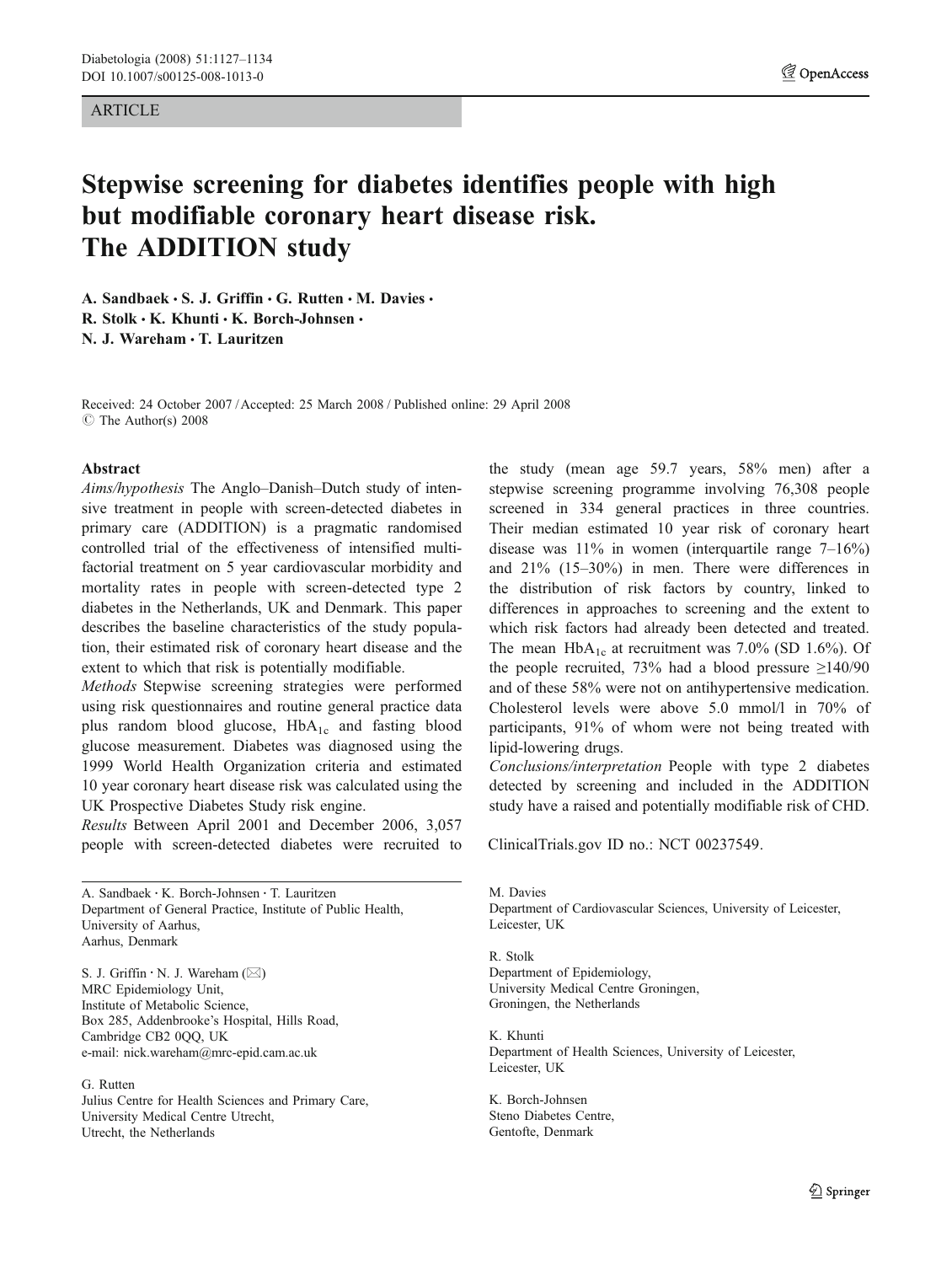Keywords Coronary heart disease . Diagnosis . General practice . Screening . Type 2 diabetes mellitus

# Abbreviations

| <b>ADDITION</b> | Anglo-Danish-Dutch study of intensive    |
|-----------------|------------------------------------------|
|                 | treatment in people with screen-detected |
|                 | diabetes in primary care                 |
| <b>UKPDS</b>    | UK Prospective Diabetes Study            |

### Introduction

People with type 2 diabetes mellitus are at increased risk of developing micro- and macrovascular complications and a substantial reduction in life expectancy [[1\]](#page-6-0). The onset of this increased risk predates the point of clinical recognition by several years [\[2](#page-6-0)] such that at diagnosis approximately 50% of people have evidence of diabetes-related complications [\[3](#page-6-0)–[8\]](#page-6-0). Given the high prevalence of undiagnosed diabetes [\[9](#page-6-0)–[11\]](#page-6-0) and the evidence that in people with clinically diagnosed diabetes the risk of complications can be effectively reduced by intensive treatment of hyperglycaemia [[5](#page-6-0)–[8](#page-6-0)] hypertension [[12](#page-6-0)–[14](#page-6-0)] and dyslipidaemia [\[15,](#page-6-0) [16\]](#page-6-0), screening and earlier initiation of such treatment has been the subject of considerable debate [\[17](#page-6-0)–[19\]](#page-6-0). However, critical uncertainties exist about the cost-effectiveness and potential adverse consequences of screening, and given this uncertainty, many international and national bodies have concluded that population-based screening should not be recommended without further evidence. A key uncertainty factor in assessing the balance between the costs and benefits of implementing policies for early detection of diabetes is the magnitude of cardiovascular risk reduction following early detection and intensive therapy [\[11](#page-6-0)]. Quantification of this risk reduction is the goal of the Anglo–Danish–Dutch study of intensive treatment in people with screen-detected diabetes in primary care (ADDITION), a randomised controlled trial of intensive multifactorial therapy in people with screen-detected diabetes in primary care. The aim of the analysis reported in this paper is to describe the baseline characteristics of the participants in the ADDITION study and in particular to quantify their estimated risk of CHD using the risk prediction equations developed in the UK Prospective Diabetes Study (UKPDS). We also describe the extent to which the estimated CHD risk in ADDITION study participants is potentially modifiable.

# Methods

Study design The ADDITION study is a pragmatic randomised controlled trial of intensive multi-factorial treatment compared with standard care in people with screen-detected diabetes. The rationale and design of the study have been reported previously [[20\]](#page-6-0). Recruitment to the study commenced in April 2001 and was completed in December 2006 by which time 3,057 people with screen-detected diabetes were recruited from four centres: one in Denmark, two in UK (Cambridge and Leicester) and one in the Netherlands. The primary endpoint for the 5 year follow-up in December 2009 will be a composite cardiovascular outcome comprised of cardiovascular mortality and morbidity (myocardial infarction, non-fatal stroke) revascularisations and amputations.

Screening procedures In order to identify potential recruits to this study, ADDITION undertook a programme of population-based stepwise screening among people aged 40 to 69 years who were not known to have diabetes. Individuals at high risk of diabetes were initially identified using self-administered questionnaires in Denmark [\[21](#page-6-0)] and the Netherlands [\[22](#page-6-0), [23\]](#page-6-0) or by automated search of computerised general practice records in the UK [\[24](#page-6-0)]. Those at high risk were asked to contact their physician (Denmark), attend a community-based screening clinic (the Netherlands) or were invited by letter to attend their local general practice (Cambridge) or a screening clinic (Leicester). A sequential process of screening using random glucose measurements and  $HbA_{1c}$ , followed by fasting glucose and OGTT as diagnostic tests was undertaken. In the Leicester centre, all people at high risk were invited directly for OGTT without the intermediate testing steps. Participants were diagnosed with diabetes according to the WHO criteria [\[25](#page-6-0)] using the requirement for confirmatory tests on separate occasions.

Biochemical assessment Whole-blood glucose was analysed by near-patient testing using a glucose analyser (HemoCue, Angelholm, Sweden). Calibration stability was checked on a daily basis using control cuvettes. All machines were registered with the HemoCue quality assurance scheme and were externally calibrated at the start of screening and subsequently recalibrated at regular intervals.  $HbA_{1c}$  was analysed in venous samples in five local laboratories. The laboratories in Denmark (at Steno Diabetes Centre, Gentofte, and Aarhus University Hospital, Tage Hansensgade, Aarhus) and Cambridge (Department of Clinical Biochemistry at Addenbrookes Hospital, Cambridge) used ion-exchange high-performance liquid chromatography on Tosoh machines (Tosoh Bioscience, Redditch, UK). The laboratory in the Leicester centre (Leicester Royal Infirmary) used the Biorad Variant II system (Bio-Rad Laboratories, Hemel Hempstead, UK) and that in the Netherlands (SHL Center for Diagnostic Support in Primary Care, Etten-Leur, the Netherlands) used a Menarini 8140 machine (Menarini,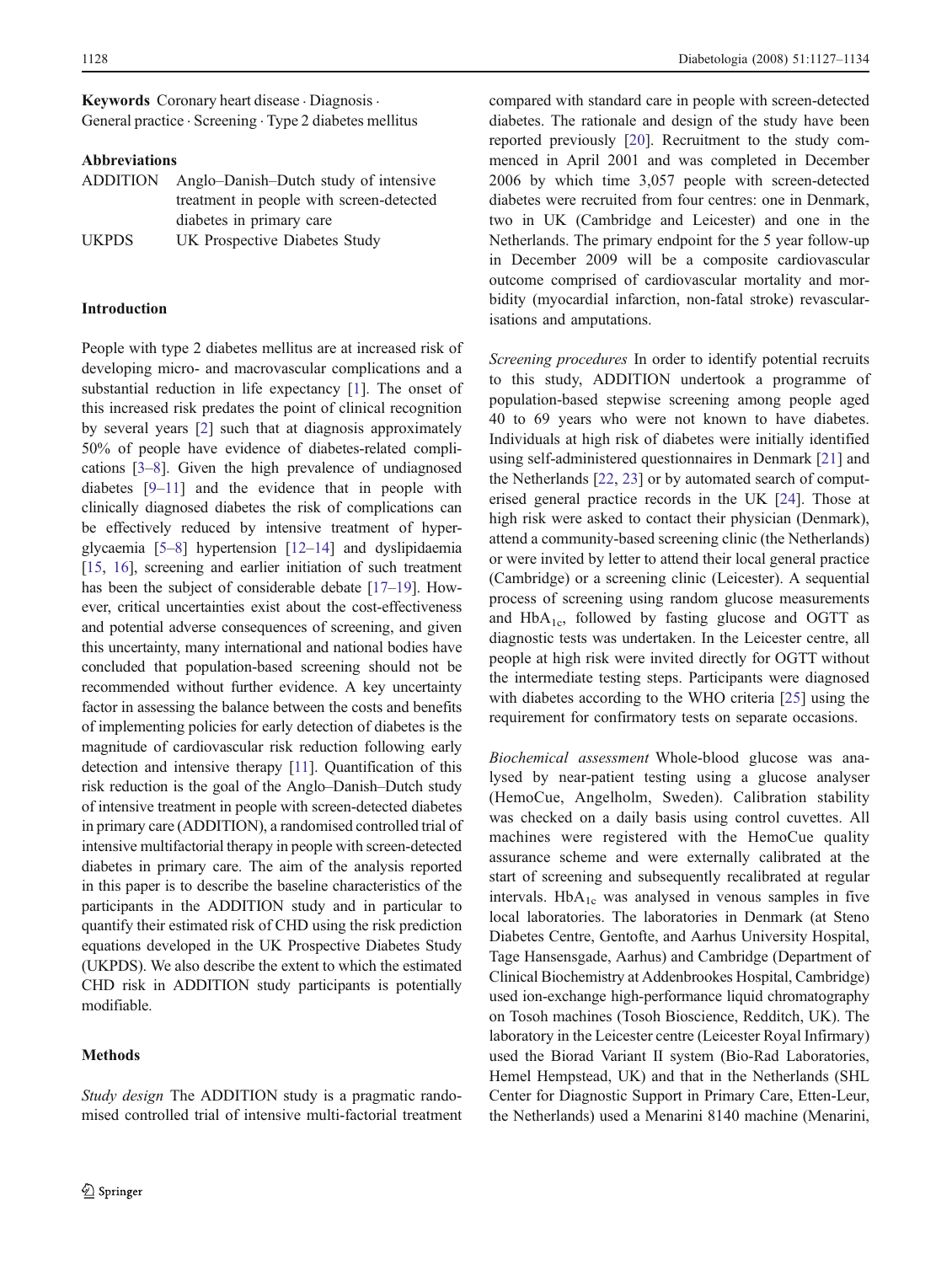Florence, Italy). A validation study comparing the different laboratories demonstrated no noticeable systematic differences (<0.2%) in the  $HbA_{1c}$  range of 3 to 11%. The repeatability and reproducibility were within the range 0.1 to 0.5% in all laboratories. Fasting serum samples were analysed in the same local laboratories for cholesterol, HDL-cholesterol and triacylglycerol using standard enzymatic methods. LDL-cholesterol was calculated using the Friedewald formula [[26\]](#page-6-0). Plasma creatinine concentration was analysed with kinetic colorimetric methods. Urinary albumin was measured on spot urine by the immunotubidimetric method and urinary creatinine by the colorimetric method. The urinary albumin: creatinine ratio was used to define microalbuminuria as  $\geq 2.5$  mg/mmol in women and ≥3.5 mg/mmol in men.

Clinical measures Anthropometric measurements were undertaken at baseline by trained staff following standard operating procedures with height being measured to the nearest 0.1 cm using a fixed rigid stadiometer and weight in light indoor clothing measured to the nearest 0.1 kg with a Seca scale. Body mass index  $(kg/m^2)$  was defined as weight in kilograms divided by height in metres squared. Waist circumference was measured at the mid-point between the lower costal margin and the level of the anterior superior iliac crest to the nearest 0.1 cm. Blood pressure was measured using an Omron M4 blood pressure recorder (Omron Healthcare, Milton Keynes, UK) with the participant in a sitting position.

Questionnaires Self-completed questionnaires were used to assess baseline smoking status, alcohol consumption, occupational status, ethnicity and self-reported medication. Where needed, instruments were translated and backtranslated and the accuracy of translation verified using established methods [\[27](#page-7-0)].

UKPDS risk engine The estimated absolute 10 year risk of CHD was calculated using the previously published UKPDS risk engine [[28\]](#page-7-0). The risk was only estimated for those participants with complete data on all the composite risk factors required for the calculation, i.e. age, sex, ethnicity, smoking status,  $HbA_{1c}$ , systolic blood pressure, total cholesterol and HDL-cholesterol, and duration of diabetes, which for this population was by definition 0 years since all the participants had screen-detected diabetes.

Ethics The study was approved by the local scientific ethics committees in the specific countries and counties and was conducted in accordance with the principles of the 1996 Helsinki Declaration. All participants provided informed consent.

Data-handling and statistics The comparison of the baseline characteristics of the study participants by group was undertaken using Student's  $t$  tests for continuously distributed data and  $\chi^2$  tests for categorical variables. The Kruskal– Wallis test was used where data were not normally distributed or unequal variances were present. We used an imputation method to estimate the impact of missing data for the UKPDS risk score on our results. Missing continuous data such as HbA1c, systolic blood pressure, total cholesterol and HDLcholesterol were imputed using the best-subset regressions procedure [[29](#page-7-0)]. Missing data for the categorical variables (ethnicity and smoking status) were imputed using logistic regression imputation. Where the predicted value was <0.5 it was coded as 0 and where it was ≥0.5 it was coded as 1. No sensitivity analyses of the imputation procedure were done. All analyses were undertaken using Intercooled STATA 9.0 (StataCorp LP, College Station, TX, USA).

## Results

Recruitment By the end of the screening phase of the ADDITION study, 334 general practices (182 in Denmark, 49 in Cambridge, 24 in Leicester and 79 in the Netherlands) had screened 76,308 people (28,031 in Denmark, 24,654 in Cambridge, 5,740 in Leicester and 17,883 in the Netherlands). In total, 3,233 individuals with screen-detected diabetes were identified and a total of 3,057 individuals (1,533 in Denmark, 867 in Cambridge, 159 in Leicester and 498 in the Netherlands) were recruited to the ADDITION study. There were no significant differences in the characteristics of the 3,057 participants recruited to the trial compared with the 176 patients with screen-detected diabetes who were eligible but chose not to participate.

Baseline characteristics The baseline characteristics of the participants recruited to the trial including the risk factors for CHD are shown in Table [1.](#page-3-0) Across the centres significant differences were seen in the demographic characteristics of the participants, largely by virtue of differences in the underlying populations and the approach to screening. The Leicester population differed from the other three centres by having the youngest population (mean age=57.2 years compared with 59.9 years in the other three groups,  $p<0.001$ ), the highest proportion of participants who were non-white (41.3 compared with 3.9% in the other groups,  $p < 0.001$ ) and the highest proportion of people who were not employed (7.7 compared with 2.2% in the other centres,  $p<0.01$ ). The Danish population had the highest proportion of smokers (35% compared with 26% in the Netherlands, 18% in Cambridge and  $16\%$  in Leicester,  $p<0.001$ ) and also had the highest intake of alcohol units per week. The mean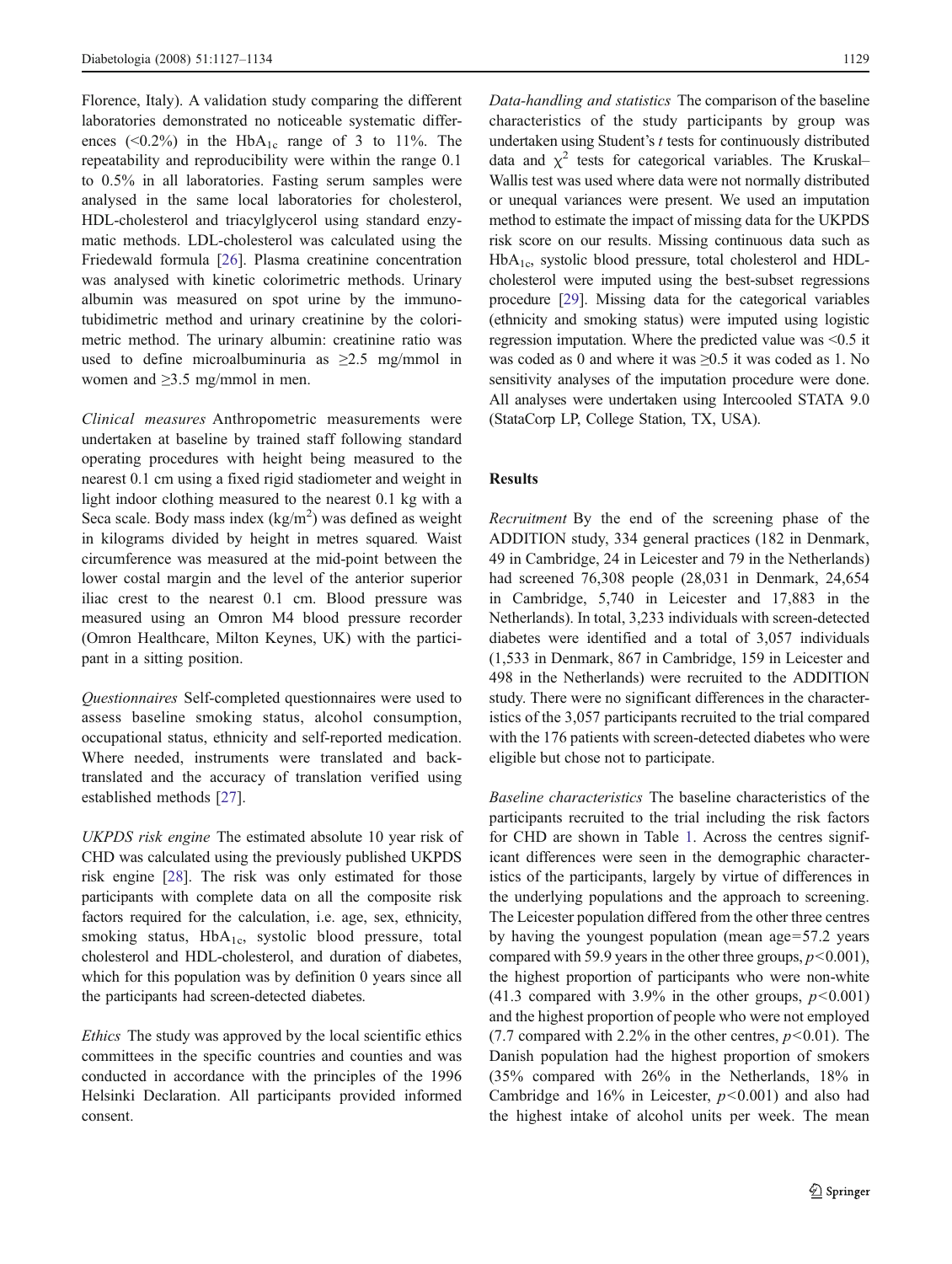|                                              | $n$ with complete information | Total          | Men            | Women             |
|----------------------------------------------|-------------------------------|----------------|----------------|-------------------|
| Age at diagnosis (years)                     | 3,057                         | $59.7 \pm 6.8$ | $59.2 \pm 7.0$ | $60.4 \pm 6.6$ ** |
| Non-white $(\% )$                            | 2,941                         | 5.3            | 5.0            | 5.8               |
| Alcohol consumption (units/week)             | 2,675                         | $4(0-162)$     | $8(0-162)$     | $2(0-115)$        |
| Current smokers $(\% )$                      | 2,996                         | 27             | 29             | $25**$            |
| Unemployed $(\% )$                           | 2,955                         | 2.5            | 2.8            | 2.1               |
| Already on antihypertensive treatment $(\%)$ | 2,803                         | 41             | 37             | $47**$            |
| Already on lipid-lowering treatment $(\%)$   | 2,803                         | 14             | 15             | $13*$             |
| $HbA_{1c}$ (%)                               | 2,888                         | $7.0 \pm 1.6$  | $7.1 \pm 1.7$  | $6.9 \pm 1.4*$    |
| Systolic BP (mmHg)                           | 2,961                         | $151 \pm 23$   | $152 \pm 22$   | $151 \pm 23$      |
| Diastolic BP (mmHg)                          | 2,962                         | $87 + 12$      | $88 + 12$      | $86 \pm 11**$     |
| BMI $(kg/m2)$                                | 2,960                         | $31.6 \pm 5.6$ | $31.0 \pm 5.0$ | $32.3 \pm 6.2**$  |
| Waist (cm)                                   | 2,959                         | $107 \pm 13$   | $109 \pm 13$   | $103 \pm 14**$    |
| Total cholesterol (mmol/l)                   | 2,892                         | $5.6 \pm 1.1$  | $5.4 \pm 1.1$  | $5.7 \pm 1.1$ **  |
| Total triacylglycerol (mmol/l)               | 2,873                         | $2.0 \pm 1.5$  | $2.1 \pm 1.7$  | $1.9 \pm 1.1$ **  |
| HDL-cholesterol (mmol/l)                     | 2,856                         | $1.3 \pm 0.4$  | $1.2 \pm 0.4$  | $1.4 \pm 0.4**$   |
| LDL-cholesterol (mmol/l)                     | 2,762                         | $3.4 \pm 1.0$  | $3.3 \pm 1.0$  | $3.5 \pm 1.0**$   |
| Plasma creatinine $(\mu \text{mol/l})$       | 2,830                         | $84 \pm 18$    | $90 \pm 17$    | $75 \pm 15**$     |
| With microalbuminuria $(\%)^a$               | 2,757                         | 18.4           | 17.6           | 19.5              |

<span id="page-3-0"></span>Table 1 Baseline characteristics of the 3,057 participants (1,771 men, 1,286 women) with screen-detected diabetes recruited to the ADDITION study (2001–2006)

Data shown are mean±SD, median (range) or percentages

<sup>a</sup> Urinary albumin: creatinine ratio  $>2.5$  (women),  $>3.5$  (men)

 $*_{p<0.05}$  vs men

 $*_{p<0.001}$  vs men

 $HbA_{1c}$  was lower in the Danish population (6.8%) than in the other three centres (overall mean  $7.3\%$ ,  $p<0.001$ ).

Anti-hypertensive, lipid-lowering and antiplatelet therapy In the total study population 73% of the participants had a blood pressure greater than 140/90 mmHg and of these 58% had not been prescribed antihypertensive medication. Therefore, overall 42% of the cohort was hypertensive but not being treated. Even in the subpopulation of people already receiving antihypertensive therapy (Table 2) there was evident room for enhancement of blood pressure lowering, since the mean blood pressure level in this

Table 2 Baseline characteristics of participants with screen-detected diabetes recruited to the ADDITION study (2001–2006), stratified by antihypertensive therapy status

|                        | Already on<br>antihypertensive therapy | No antihypertensive<br>therapy |
|------------------------|----------------------------------------|--------------------------------|
| n(%)                   | 1,159(41)                              | 1,644(59)                      |
| Age (years)            | $60.9 \pm 6.5$                         | $59.0 \pm 7.0$ **              |
| BMI $(kg/m2)$          | $32.4 \pm 5.7$                         | $31.0 \pm 5.4$ **              |
| Systolic BP<br>(mmHg)  | $151 \pm 22$                           | $152 \pm 23$                   |
| Diastolic BP<br>(mmHg) | $86 \pm 12$                            | $88 \pm 12*$                   |

Data shown are mean±SD, unless otherwise indicated

 $*p<0.05$  vs participants on antihypertensive therapy

 $*p<0.001$  vs participants on antihypertensive therapy

supposedly treated group was 151/86 mmHg. Indeed the blood pressure levels in the population receiving therapy were only marginally lower than those in the untreated group. In this group, 67% of people did not meet the treatment goal of a blood pressure of 140/90 showing the potential for intensified therapy or for behavioural modifications to enhance treatment adherence. Similarly, 70% of the cohort had a cholesterol level above 5.0 mmol/l. More women (75%) than men (65%,  $p < 0.001$ ) were hypercholesterolaemic. Nearly all of these people with high cholesterol levels (91%) were not being treated with lipidlowering pharmaceuticals. Overall 64% of the participants in the ADDITION trial had a total cholesterol level above 5 mmol/l at baseline but were not being treated. Among the people who were receiving lipid-lowering therapy (Table [3\)](#page-4-0), there was evidence, as with blood pressure, that scope for intensifying therapy or enhancing adherence existed, since the mean cholesterol level in those receiving treatment was 4.9 mmol/l with a mean LDL-cholesterol of 2.8 mmol/l. Of these individuals, 41% were not meeting the treatment goal of a cholesterol level lower than 5 mmol/l. Of the total population 15% had aspirin treatment at inclusion.

The two UK centres had the highest proportion of people already on antihypertensive and lipid-lowering treatment at baseline. In Cambridge and Leicester 49 and 58% of the participants respectively were already on antihypertensive therapy compared with 32% in Denmark and 37% in the Netherlands ( $p$ <0.001). The mean systolic BP was lower in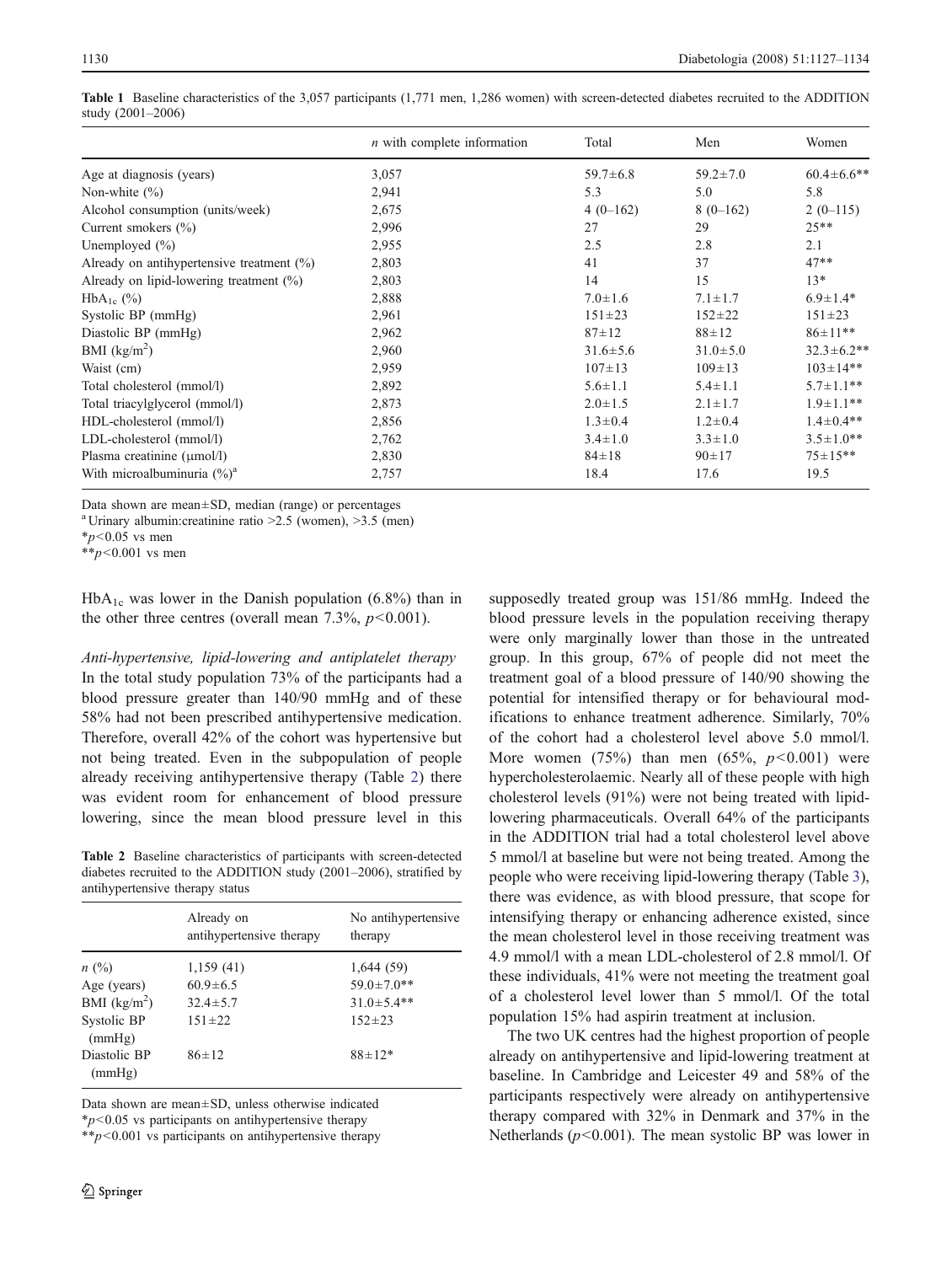<span id="page-4-0"></span>Table 3 Baseline characteristics of participants with screen-detected diabetes recruited to the ADDITION study (2001–2006), stratified by lipid-lowering therapy status

|                                   | Already on lipid-<br>lowering therapy | No lipid-lowering<br>therapy |
|-----------------------------------|---------------------------------------|------------------------------|
| n(%)                              | 405 (14)                              | 2,398 (86)                   |
| Age (years)                       | $61.4 \pm 6.0$                        | $59.5 \pm 6.9$ **            |
| BMI $(kg/m^2)$                    | $31.3 \pm 5.2$                        | $31.7 \pm 5.2$               |
| Total cholesterol<br>(mmol/l)     | $4.9 \pm 1.0$                         | $5.6 \pm 1.1**$              |
| Total triacylglycerol<br>(mmol/l) | $2.2 \pm 2.0$                         | $2.0 \pm 1.4*$               |
| HDL-cholesterol<br>(mmol/l)       | $1.2 \pm 0.4$                         | $1.3 \pm 0.4$ **             |
| LDL-cholesterol<br>(mmol/l)       | $2.8 \pm 0.9$                         | $3.5 \pm 1.0**$              |

Data shown are mean±SD, unless otherwise indicated

 $**p*$ <0.05 vs participants on lipid lowering therapy

\*\*p<0.001 vs participants on lipid lowering therapy

the UK populations (145 mmHg) and in Denmark (151 mmHg) than among the Dutch (165 mmHg,  $p<0.001$ ). The mean diastolic blood pressure was significantly lower in the Cambridge population than in the other populations (83 mmHg compared with 89 mmHg in all other centres,  $p<0.001$ ). A similar pattern was seen for lipid-lowering therapy, which was being prescribed to 26 and 21% of the participants in Cambridge and Leicester respectively, compared with 9% in Denmark and 15% in the Netherlands  $(p<0.001)$ . The mean total cholesterol concentration was lowest in the Cambridge population compared with the other centres (5.3 mmol/l vs 5.6 mmol/l in all other centres,  $p<0.001$ ).

CHD risk Table 4 shows the estimated absolute 10 year CHD risk by age-group and sex. In the whole group, the median 10 year risk was 16% (interquartile range 10–25%). The estimated risk for CHD was higher for men (median value=21%; interquartile range: 15–30) than for women  $(11\%; 7-16; p<0.001)$ , and the oldest age group had a significant higher risk than the younger groups  $(p<0.001)$ . We also observed minor differences in estimated risk between countries, with the Dutch population having the highest risk of developing CHD in the older age groups  $(p<0.001)$ . These high levels of estimated risk, together with the high mean level of baseline  $HbA_{1c}$  plus the untreated hyperlipidaemia and hypertension, provide clear justification for examining the impact of intensified multifactorial therapy on this potentially modifiable risk.

Missing data As the UKPDS CHD risk score uses multiple factors, it is susceptible to missing data since all variables must be present for each individual for risk to be calculated. A full dataset was available for 83% of the total population. However, we investigated the effect of missing data on the overall median CHD risk by imputing missing variables in the remaining 17% of the population. As the results in Table 4 demonstrate, the median CHD risk estimates were unchanged when we included the values calculated using imputation. This suggests that the results are not biased by any specific characteristics of the individuals for whom some data were missing.

# Discussion

This analysis of the baseline data from the recruited participants in the multi-national ADDITION trial demonstrates that stepwise screening for diabetes in general practice identifies people with type 2 diabetes whose estimated 10 year CHD risk is high. In addition to their untreated hyperglycaemia, the majority of the people with demonstrable hypertension or hypercholesterolaemia were not receiving treatment or were not being treated sufficiently at baseline, suggesting that the elevated risk may be modifiable through intensified lifestyle and pharmacological therapy. In this trial, participants were randomised at the general practice level to standard care or an intensified approach geared to reducing cardiovascular risk. The 5 year follow-up of the trial participants in 2009 will show

Table 4 Median estimated 10 year absolute CHD risk calculated from the UKPDS risk engine at baseline in the ADDITION study participants (2001–2006), stratified by age and sex

| Age group        | $\boldsymbol{n}$ | Men         | Women       | Total       | Total including imputed values <sup>a</sup> |
|------------------|------------------|-------------|-------------|-------------|---------------------------------------------|
| $40-49$ years    | 216              | $12(8-15)$  | $5(3-7)$    | $9(5-14)$   | $9(6-13)$                                   |
| $50 - 59$ years  | 930              | $18(13-24)$ | $8(6-11)$   | $14(9-20)$  | $14(9-20)$                                  |
| $60-69$ years    | 1.398            | $26(19-34)$ | $13(10-18)$ | $19(13-28)$ | $19(13-28)$                                 |
| Total population | 2.544            | $21(15-30)$ | $11(7-16)$  | $16(10-25)$ | $16(10-24)$                                 |

Data are % (interquartile range), unless otherwise indicated. UKPDS risk can only be estimated in cases with complete data for all included variables

<sup>a</sup> Imputed values used when data were missing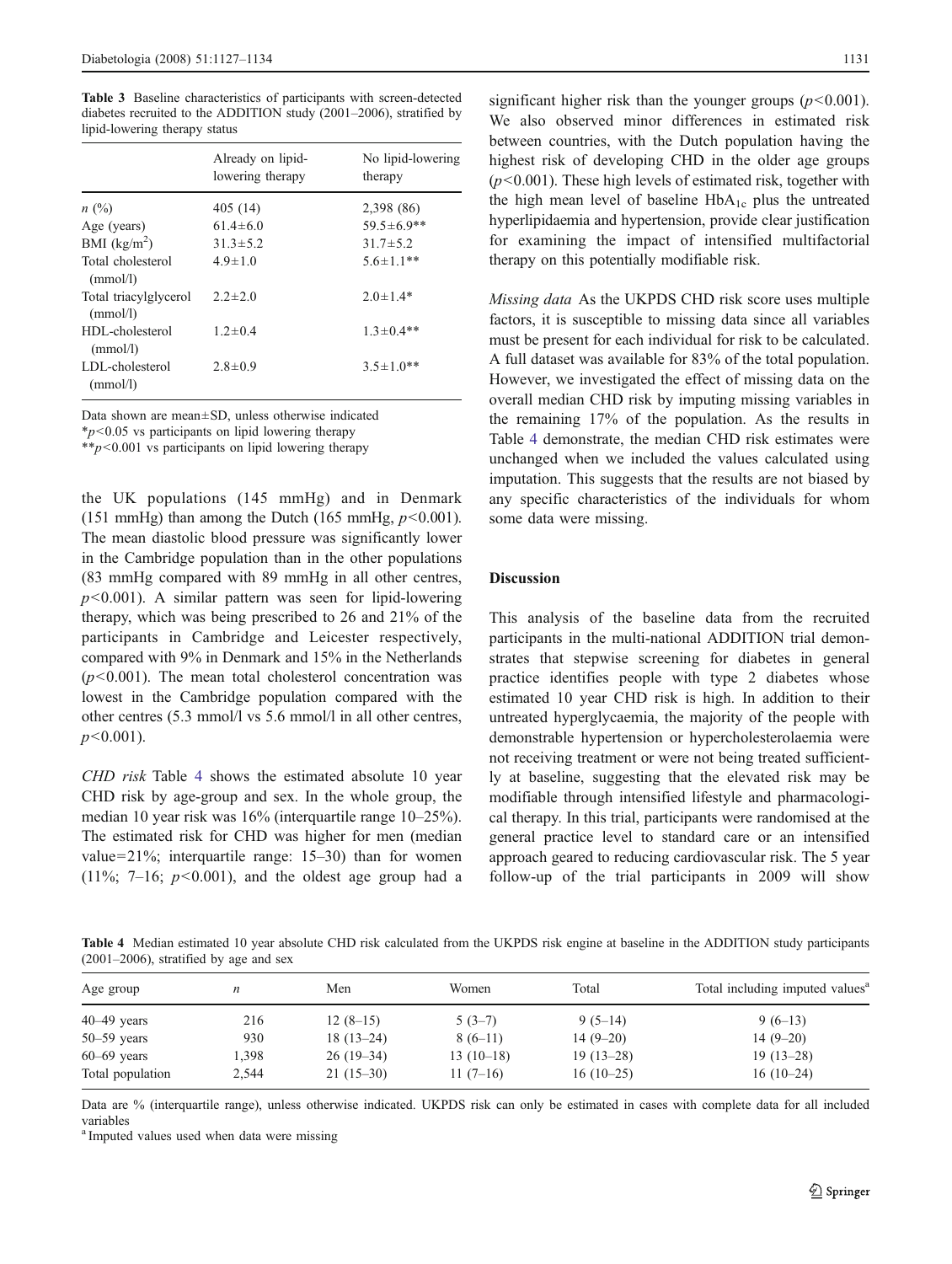whether this approach to intervention will realise the potential for benefit on cardiovascular outcomes that the present analysis demonstrates.

Strengths and weaknesses of the study This study is large, involving the screening of 76,308 people in 334 general practices in order to find the 3,057 people with screendetected diabetes who were randomised to different approaches to care. A key element of the ADDITION trial design is that the intervention is delivered in primary care. The trial is a pragmatic evaluation of the magnitude of the costs and benefits of screening and intensified treatment in this real-world setting. This design has the advantage that one can generalise from the results of the trial to the expected outcome if and when the approach is more widely adopted. The disadvantage is that it is much more difficult from a practical perspective to undertake a trial embedded within everyday primary care practice than it is in a specialist research organisation. In the trial, a total of 334 general practices participated and although reminder systems were established to ensure that datasets were as complete as possible, there is a higher degree of missing data than would be present if the trial had been conducted in a more controlled environment.

Comparison with other studies The level of CHD risk estimated by the UKPDS risk engine in ADDITION trial participants who had been detected by a stepwise process of diabetes screening is comparable with that of diabetic patients of a similar age who have been diagnosed conventionally in routine clinical practice. In the analysis by Song and Brown of CHD risk estimation in 700 British patients with prevalent type 2 diabetes (mean age 59.8 years), the mean (SD) 10 year CHD risk in men was 24.9% (SD 13.2), whereas it was 16.5% (SD 9.4) in women [\[30](#page-7-0)]. Although the risk estimator ranks risk well, it may result in an underestimation of true risk. In a comparison of risk estimated by the UKPDS risk engine or the Framingham risk score compared with true risk, Guzder and colleagues demonstrated that the Framingham risk score underestimated coronary events in a population of people with type 2 diabetes by 32%. At 13%, the degree of underestimation by the UKPDS risk engine was lower [[31\]](#page-7-0). As with all other risk calculators, the computation of risk for CHD by the UKPDS risk engine is heavily influenced by age and sex, since these are dominant factors that determine absolute risk levels. Thus in our study, by definition, estimated risk is higher in men and in the older age groups. Compared with the cohort of patients in the UKPDS study [[4\]](#page-6-0), the participants recruited to the ADDITION study were older, more obese, more hypertensive and had higher levels of serum cholesterol.

Similar differences also exist between the ADDITION study cohort and previous populations of people with screen-detected type 2 diabetes. Overall, ADDITION study participants are older, more obese and more hypertensive than people with prevalent but undiagnosed diabetes in the Ely [\[10](#page-6-0)] and Inter99 [\[9](#page-6-0)] studies. These differences between our participants and previous studies of prevalent and previously undiagnosed diabetes may be connected (1) with our requirement for confirmation of the biochemical diagnosis of diabetes on a different day, which was not a characteristic of some previous epidemiological studies, or (2) with the screening strategy employed by us, which used risk scores that predict prevalent but undiagnosed diabetes. Factors including age, BMI and presence of known hypertension are part of these risk scores. Thus, through their use as part of a process of stepwise screening, we may have combined screening for diabetes with the selection of individuals who are at higher cardiovascular risk. The only subpopulation in the ADDITION study in whom universal screening rather than a stepwise approach was used was that of the Leicester centre. As 40% of the recruited people with diabetes in Leicester were non-white, this approach is still likely to lead to the selection of a population at higher CHD risk [[32\]](#page-7-0). We demonstrated between-country differences in the distribution of metabolic risk factors, which were due in part to variations in approaches to screening, variations in the prevalence of lifestyle behaviours (e.g. cigarette smoking), and differences in the extent to which risk factors such as blood pressure and lipids had already been detected and adequately treated.

Interpretation of our findings A key criterion that determines whether a screening programme for any particular condition should be considered is the availability of evidence showing that earlier detection and treatment is associated with improved outcomes. In the context of diabetes, if people whose disease was detected by screening were already receiving intensive treatment for CHD risk factors apart from hyperglycaemia, diagnosis of their diabetes should be unlikely to have a major impact on CHD risk. Thus the observation made in this study that people with screen-detected diabetes are at high CHD risk and that this risk is potentially modifiable by intensification of treatment could have a potentially critical impact. The scope for intervention is considerable, since in addition to untreated or insufficiently treated hyperglycaemia, hypertension and hypercholesterolaemia, nearly one third of the cohort were current smokers and almost all were overweight, high-lighting the potential for lifestyle intervention in addition to intensified pharmacological therapy. The task of determining whether such intensification of treatment is possible in primary care and whether it will have the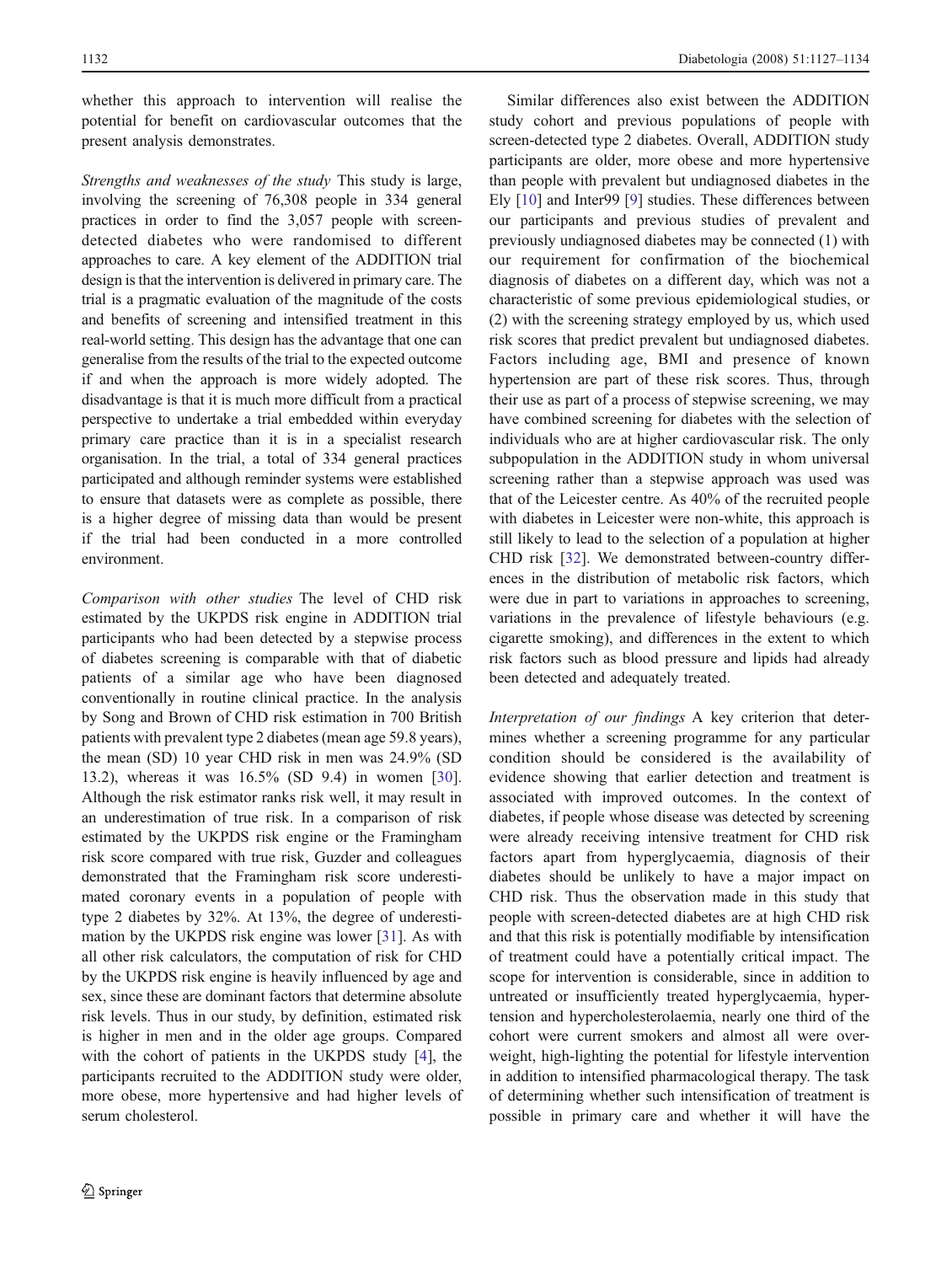<span id="page-6-0"></span>expected impact on reducing cardiovascular events is a key goal of the 5 year follow-up of the ADDITION trial, which will be complete in 2009.

Acknowledgements The ADDITION study in Denmark was supported by the National Health Services in the counties of Copenhagen, Aarhus, Ringkøbing, Ribe and South Jutland, together with the Danish Research Foundation for General Practice, Danish Centre for Evaluation and Health Technology Assessment, the diabetes fund of the National Board of Health, the Danish Medical Research Council, the Aarhus University Research Foundation and the Novo Nordisk Foundation. The study received unrestricted grants from Novo Nordisk, Novo Nordisk Scandinavia, Astra Denmark, Pfizer Denmark, GlaxoSmithKline Pharma Denmark, Servier Denmark and HemoCue Denmark.

In the UK, the ADDITION study at the Cambridge Centre was supported by the Wellcome Trust, the Medical Research Council, the National Health Service Research and Development Directorate, and by an unrestricted grant from Novo Nordisk UK. The Leicester Centre was supported by the Department of Health and an unrestricted grant from Servier UK.

In the Netherlands, the ADDITION Study was funded by unrestricted grants from Novo Nordisk Netherlands, GlaxoSmithKline Netherlands and Merck Netherlands.

Duality of interest The authors declare that, apart from the funding described above, there is no duality of interest associated with this manuscript.

Open Access This article is distributed under the terms of the Creative Commons Attribution Noncommercial License which permits any noncommercial use, distribution, and reproduction in any medium, provided the original author(s) and source are credited.

#### References

- 1. Laakso M, Lehto S (1997) Epidemiology of macrovascular disease in diabetes. Diabetes Rev 5:294–315
- 2. Harris MI, Klein R, Welborn TA, Knuiman MW (1992) Onset of NIDDM occurs at least 4–7 yr before clinical diagnosis. Diabetes Care 15:815–819
- 3. Spijkerman AM, Adriaanse MC, Dekker JM et al (2002) Diabetic patients detected by population-based stepwise screening already have a diabetic cardiovascular risk profile. Diabetes Care 25: 1784–1789
- 4. UK Prospective Diabetes Study 6 (1990) Complications in newly diagnosed type 2 diabetic patients and their association with different clinical and biochemical risk factors. Diabetes Res 13:1–11
- 5. UK Prospective Diabetes Study (UKPDS) (1991) VIII. Study design, progress and performance. Diabetologia 34:877–890
- 6. UK Prospective Diabetes Study (UKPDS) Group (1998) Intensive blood-glucose control with sulphonylureas or insulin compared with conventional treatment and risk of complications in patients with type 2 diabetes (UKPDS 33). Lancet 352:837–853
- 7. Guillausseau PJ, Massin P, Charles MA et al (1998) Glycaemic control and development of retinopathy in type 2 diabetes mellitus: a longitudinal study. Diabet Med 15:151–155
- 8. Coutinho M, Gerstein HC, Wang Y, Yusuf S (1999) The relationship between glucose and incident cardiovascular events. A metaregression analysis of published data from 20 studies of 95,783 individuals followed for 12.4 years. Diabetes Care 22:233–240
- 9. Glumer C, Jorgensen T, Borch-Johnsen K (2003) Prevalences of diabetes and impaired glucose regulation in a Danish population: the Inter99 Study. Diabetes Care 26:2335–2340
- 10. Williams DR, Wareham NJ, Brown DC et al (1995) Undiagnosed glucose intolerance in the community: the Isle of Ely Diabetes Project. Diabet Med 12:30–35
- 11. Glumer C, Yugun M, Griffin S et al (2006) What determines the costeffectiveness of diabetes screening? Diabetologia 49:1536–1544
- 12. Hansson L, Zanchetti A, Carruthers SG et al (1998) Effects of intensive blood-pressure lowering and low-dose aspirin in patients with hypertension: principal results of the Hypertension Optimal Treatment (HOT) randomised trial. HOT Study Group. Lancet 351:1755–1762
- 13. UK Prospective Diabetes Study Group (1998) Tight blood pressure control and risk of macrovascular and microvascular complications in type 2 diabetes: UKPDS 38. BMJ 317:703– 713
- 14. Lindholm LH, Ibsen H, Dahlof B et al (2002) Cardiovascular morbidity and mortality in patients with diabetes in the Losartan Intervention For Endpoint Reduction in Hypertension Study (LIFE): a randomised trial against atenolol. Lancet 359:1004– 1010
- 15. Pyorala K, Pedersen TR, Kjekshus J, Faergeman O, Olsson AG, Thorgeirsson G (1997) Cholesterol lowering with simvastatin improves prognosis of diabetic patients with coronary heart disease. A subgroup analysis of the Scandinavian Simvastatin Survival Study (4S). Diabetes Care 20:614–620
- 16. Collins R, Armitage J, Parish S, Sleigh P, Peto R (2003) MRC/ BHF Heart Protection Study of cholesterol-lowering with simvastatin in 5963 people with diabetes: a randomised placebocontrolled trial. Lancet 361:2005–2016
- 17. Wareham NJ, Griffin SJ (2001) Should we screen for type 2 diabetes? Evaluation against national screening committee criteria. BMJ 322:986–988
- 18. Borch-Johnsen K, Lauritzen T, Glumer C, Sandbaek A (2003) Screening for type 2 diabetes—should it be now? Diabet Med 20:175–181
- 19. Sandbaek A, Lauritzen T, Borch-Johnsen K, Mai K, Christiansen JS (2005) The comparison of venous plasma glucose and whole blood capillary glucose in diagnoses of type 2 diabetes: a population-based screening study. Diabet Med 22:1173–1177
- 20. Lauritzen T, Griffin S, Borch-Johnsen K, Wareham NJ, Wolffenbuttel BH, Rutten G (2000) The ADDITION study: proposed trial of the cost-effectiveness of an intensive multifactorial intervention on morbidity and mortality among people with type 2 diabetes detected by screening. Int J Obes Relat Metab Disord 24(Suppl 3):S6–S11
- 21. Glumer C, Carstensen B, Sandbaek A, Lauritzen T, Jorgensen T, Borch-Johnsen K (2004) A Danish diabetes risk score for targeted screening: the Inter99 Study. Diabetes Care 27:727–733
- 22. Ruige JB, de Neeling JN, Kostense PJ, Bouter LM, Heine RJ (1997) Performance of an NIDDM screening questionnaire based on symptoms and risk factors. Diabetes Care 20:491–496
- 23. Janssen PG, Gorter KJ, Stolk RP, Rutten GE (2007) Low yield of population-based screening for type 2 diabetes in the Netherlands. The ADDITION Netherlands Study. Fam Pract 24:555–561
- 24. Griffin SJ, Little PS, Hales CN, Kinmonth AL, Wareham NJ (2000) Diabetes risk score: towards earlier detection of type 2 diabetes in general practice. Diabetes Metab Res Rev 16:164–171
- 25. Alberti KG, Zimmet PZ (1999) Definition, diagnosis and classification of diabetes mellitus and its complications. Part 1: diagnosis and classification of diabetes mellitus. WHO, Geneva
- 26. Friedewald WT, Levy RI, Fredrickson DS (1972) Estimation of the concentration of low-density lipoprotein cholesterol in plasma, without use of the preparative ultracentrifuge. Clin Chem 18:499–502